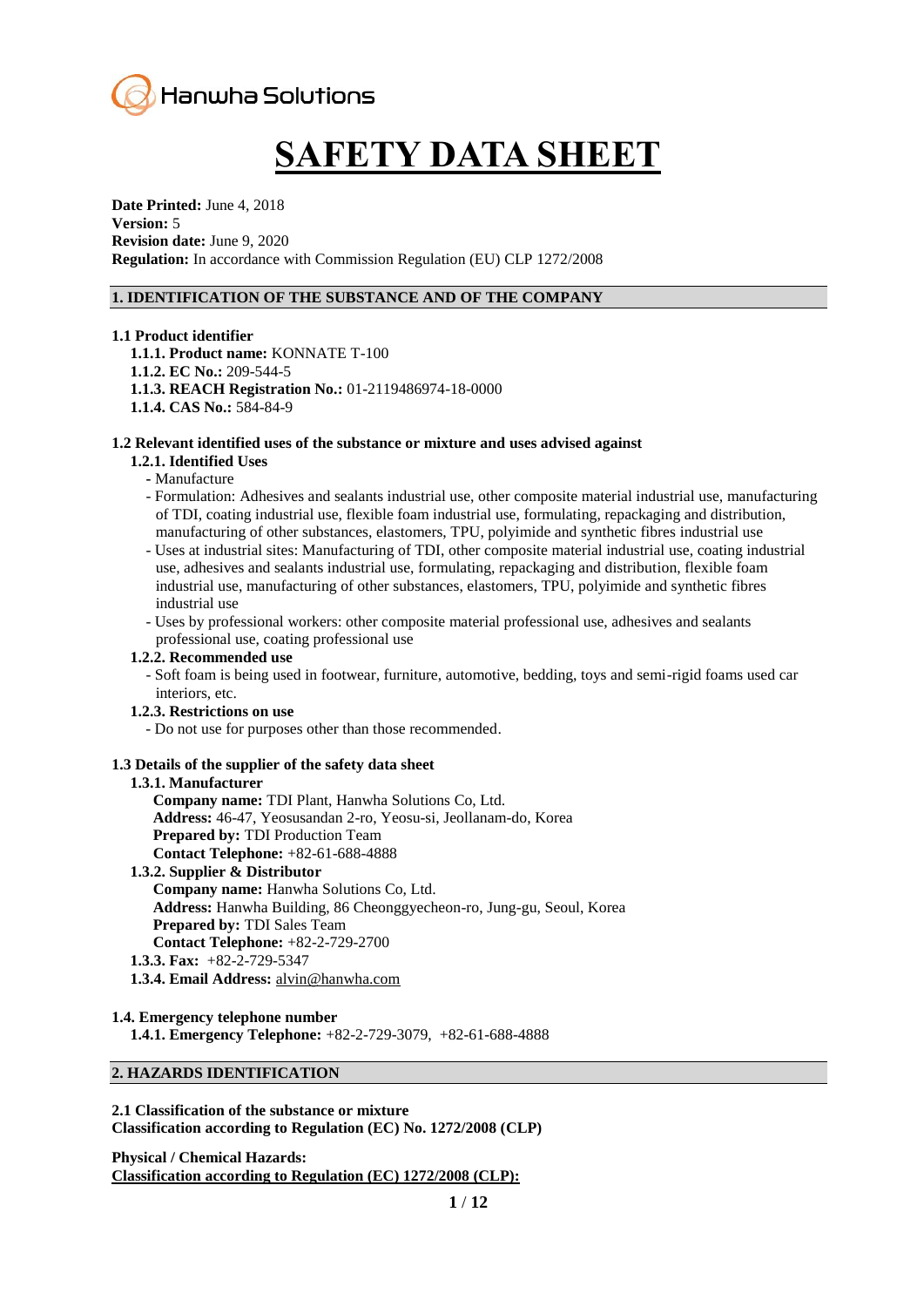

Not classified

#### **Health Hazards:**

# **Classification according to Regulation (EC) 1272/2008 (CLP):**

Acute toxicity (inhalation: vapors): Category 1 Skin corrosion/irritation: Category 2 Eye Damage/irritation: Category 2A Skin sensitization: Category 1 Respiratory sensitization: Category 1 Carcinogenicity: Category 2 Specific target organ toxicity (Single exposure): Category 3 (respiratory tract irritation)

#### **Environmental Hazards:**

**Classification according to Regulation (EC) 1272/2008 (CLP):** Not classified

#### **2.2 Label elements**





# **Signal word:** Danger

**Hazard statement:**

H315 Causes skin irritation.

H317 May cause an allergic skin reaction.

H319 Causes serious eye irritation

H330 Fatal if inhaled.

H334 May cause allergy or asthma symptoms or breathing difficulties if inhaled.

H335 May cause respiratory irritation.

H351 Suspected of causing cancer.

**Additional precautionary statements:** Not applicable

#### **Precautionary statements**

#### - **Precaution**:

P201 Obtain special instructions before use.

P202 Do not handle until all safety precautions have been read and understood.

P260 Do not breathe dust/fume/gas/mist/vapors/spray.

P261 Avoid breathing dust/fume/gas/mist/vapors/spray.

P264 Wash your hands thoroughly after handling.

P271 Use only outdoors or in a well-ventilated area.

P272 Contaminated work clothing should not be allowed out of the workplace.

P280 Wear protective gloves/protective clothing/eye protection/face protection.

P284 Wear respiratory protection.

- **Treatment**:

P302+P352 If on skin: Wash with plenty of soap and water.

P304+P340 If inhaled: Remove victim to fresh air and keep at rest in a position comfortable for breathing.

P305+P351+P338 IF IN EYES: Rinse cautiously with water for several minutes. Remove contact lenses, if present and easy to do. Continue rinsing.

P308+P313 If exposed or concerned: Get medical advice/ attention.

P310 Immediately call a poison center or doctor/physician.

P312 Call a poison center or doctor/physician you feel unwell.

P320 Specific treatment is urgent (see Section 8 on this label).

P321 Specific treatment (see Section 8 on this label).

P332+P313 If skin irritation occurs: Get medical advice/ attention.

P333+P313 If skin irritation or rash occurs: Get medical advice/attention.

P337+P313 If eye irritation persists: Get medical advice/attention.

P342+P311 If experiencing respiratory symptoms: Call a poison center or doctor/physician.

P362 + P364 Take off contaminated clothing and wash before reuse.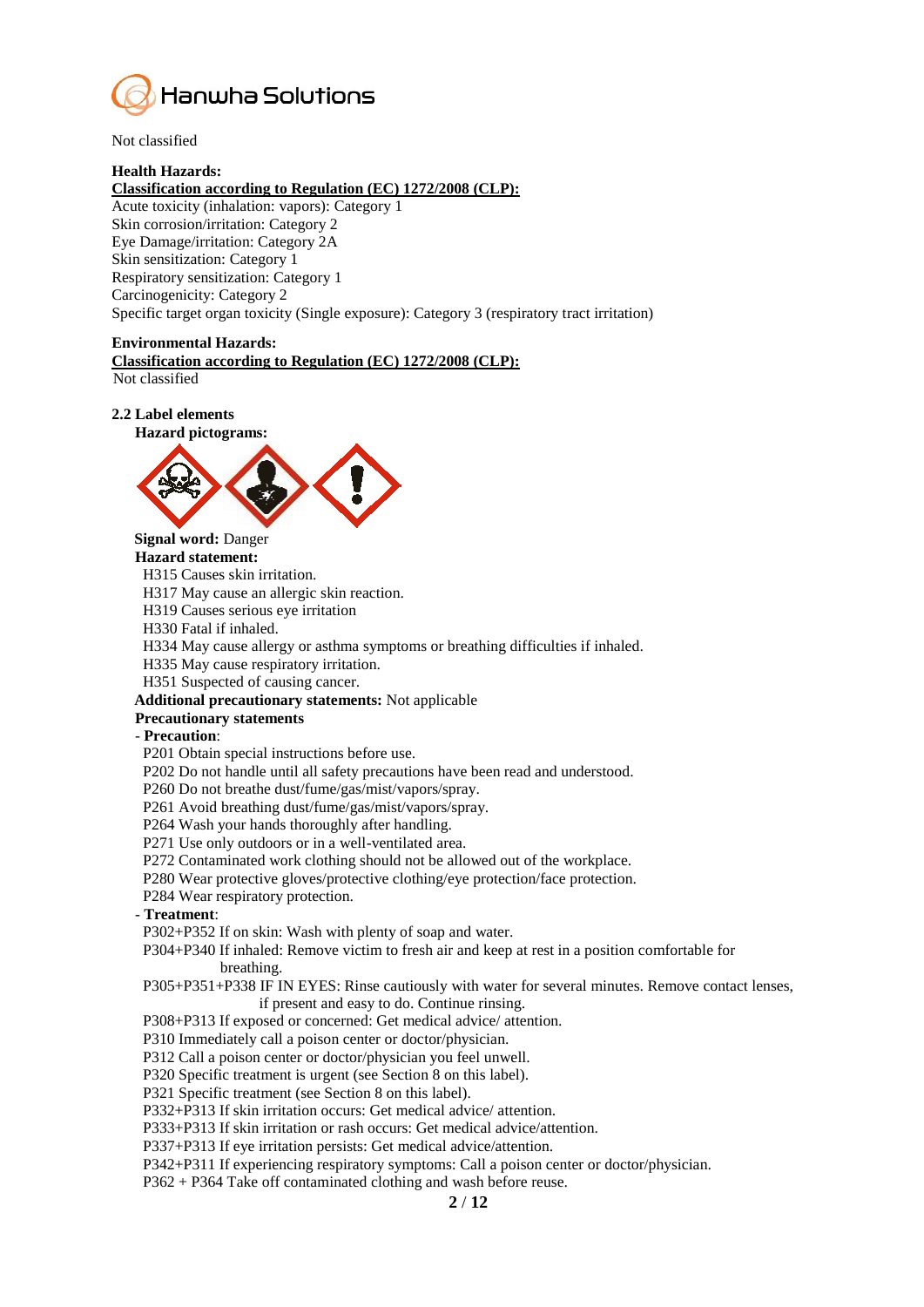

#### - **Storage**:

P403+P233: Store in a well-ventilated place. Keep container tightly closed.

- P405 Store locked up.
- **Disposal**:
- P501 Dispose the contents/container in accordance with local/regional/national/international regulations.

# **2.3 Other hazards**

- **- Additional precautionary statements:** Not applicable
- **National Fire Protection Association (NFPA)**
- **Health:** 2
- **Flammability:** 1
- **Reactivity:** -

# **3. COMPOSITION/INFORMATION ON INGREDIENTS**

| Component            | CAS No.  | EC No.    | Conc. $/$ % | Classification according<br>to 1272/2008/EEC                                                   | (Pre)<br>Registration No.                          |
|----------------------|----------|-----------|-------------|------------------------------------------------------------------------------------------------|----------------------------------------------------|
| Toluene diisocyanate | 584-84-9 | 209-544-5 | 100         | Carc. 2, Acute Tox. $2^*$ ,<br>STOT SE 3, Skin Irrit. 2,<br>Skin Sens. 1, Aquatic<br>Chronic 3 | Eye Irrit. 2, Resp. Sens. 1, 01-2119486974-18-0000 |

Note C: Some organic substances may be marketed either in a specific isomeric form or as a mixture of several isomers. In this case the supplier must state on the label whether the substance is a specific isomer or a mixture of isomers.

# **4. FIRST AID MEASURES**

# **4.1 Description of first aid measures**

# **4.1.1. General information:**

Remove soiled or soaked clothing immediately, do not allow to dry.

Adhere to personal protective measures when giving first aid.

Clean body thoroughly (Bad, shower).

# **4.1.2. Following inhalation:**

If inhaled: If breathing is difficult, remove victim to fresh air and keep at rest in a position comfortable for breathing.

Immediately call a poison center or doctor/physician.

If exposed to excessive levels of dusts or fumes, remove to fresh air and get medical attention if cough or other symptoms develop.

# **4.1.3. Following skin contact:**

If skin irritation or rash occurs: Get medical advice/attention.

Take off contaminated clothing and wash before reuse.

For hot product, immediately immerse in or flush the affected area with large amounts of cold water to dissipate heat.

Call emergency medical service.

Remove and isolate contaminated clothing and shoes.

In case of contact with substance, immediately flush skin or eyes with running water for at least 20 minutes. For minor skin contact, avoid spreading material on unaffected skin.

# **4.1.4. Following eye contact:**

IF IN EYES: Rinse cautiously with water for several minutes. Remove contact lenses, if present and easy to do. Continue rinsing.

If eye irritation persists: Get medical advice/attention.

# **4.1.5. Following ingestion:**

If exposed or concerned: Get medical advice/ attention.

Do not use mouth-to-mouth method if victim ingested or inhaled the substance; give artificial respiration with the aid of a pocket mask equipped with a one-way valve or others proper respiratory medical device.

# **4.1.6. Self-protection of the first aider:**

First aider: Pay attention to self-protection!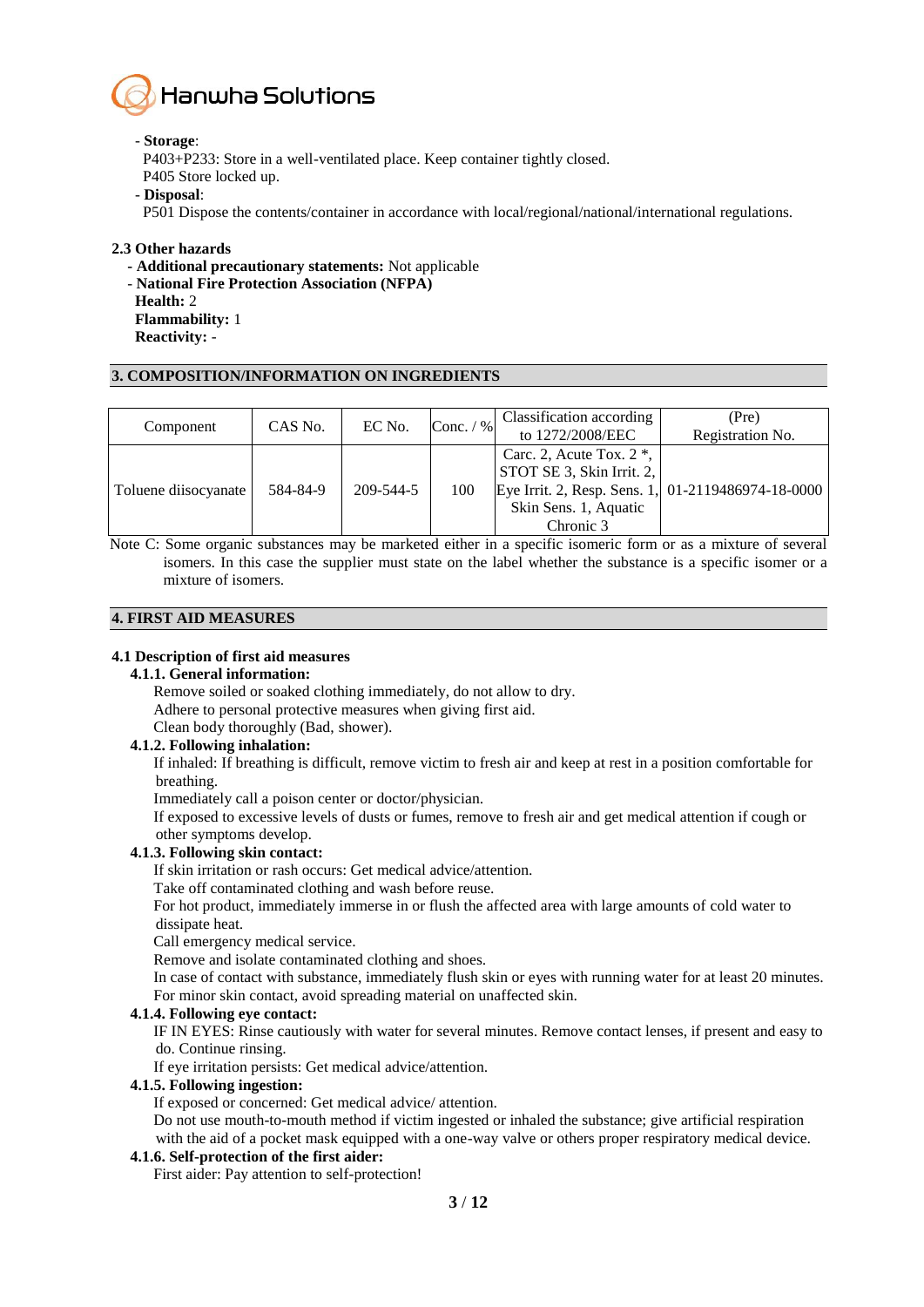

# **4.2 Most important symptoms and effects, both acute and delay Acute effects:**

- Inhalation: May cause acute toxic effects.
- Skin contact: Contact with this substance will cause skin irritation moderately.
- Eye contact: May cause severe irritation of eyes.

# **4.3 Indication of immediate medical attention and notes for physician**

- Exposures require specialized first aid with contact and medical follow-up.
- Ensure that medical personnel are aware of the material(s) involved and take precautions to protect themselves.

#### **5. FIRE-FIGHTING MEASURES**

#### **5.1 Extinguishing media**

- Suitable extinguisher: Alcohol foam, carbon dioxide, water spray, dry chemical, foam-extinguishing agent
- Unsuitable extinguisher: High volume water jet

#### **5.2 Special hazards arising from the substance or mixture**

- Thermal decomposition products: Cyanide, carbon oxides, nitrogen (nitrogen oxide, TDI vapors, carbon dioxide, carbon monoxide, hydrogen chloride, hydrogen cyanide)
- Vapor-air mixtures are explosive above flash point.
- Material may produce irritating and highly toxic gases from decomposition by heat and combustion during burning
- Containers may explode when heated or if contaminated with water.
- When heated, vapors may form explosive mixtures with air: explosion hazards indoors, outdoors and in sewers
- Vapors may travel to source of ignition and flash back.
- Reaction with water may generate much heat that will increase the concentration of fumes in the air.

# **5.3 Advice for firefighters**

- Rescuers should put on appropriate protective gear.
- Evacuate area and fight fire from a safe distance.
- Most vapors are heavier than air. They will spread along ground and collect in low or confined areas.
- Substance will react with water (some violently) into releasing flammable, toxic or corrosive gases and runoff.
- Move containers from fire area if you can do it without risk.
- Do not get water inside containers.
- Fire involving Tanks; Fight fire from maximum distance or use unmanned hose holders or monitor nozzles.
- Fire involving Tanks; Cool containers with flooding quantities of water until well after fire is out.
- Fire involving Tanks; Withdraw immediately in case of rising sound from venting safety devices or discoloration of tank.
- Fire involving Tanks; Always stay away from tanks engulfed in fire.

#### **6. ACCIDENTAL RELEASE MEASURES**

#### **6.1 Personal precautions, protective equipment and emergency procedures**

- Avoid breathing dust/fume/gas/mist/vapors/spray.
- Clean up spills immediately, observing precautions in Protective Equipment section.
- Isolate hazard area.
- Keep unnecessary and unprotected personnel from entering.
- Eliminate all ignition sources.
- Use water spray to reduce vapors or divert vapor cloud drift. Avoid allowing water runoff to contact spilled material.
- All equipment used when handling the product must be grounded.
- Stop leak if you can do it without risk.
- Do not touch damaged containers or spilled material unless wearing appropriate protective clothing.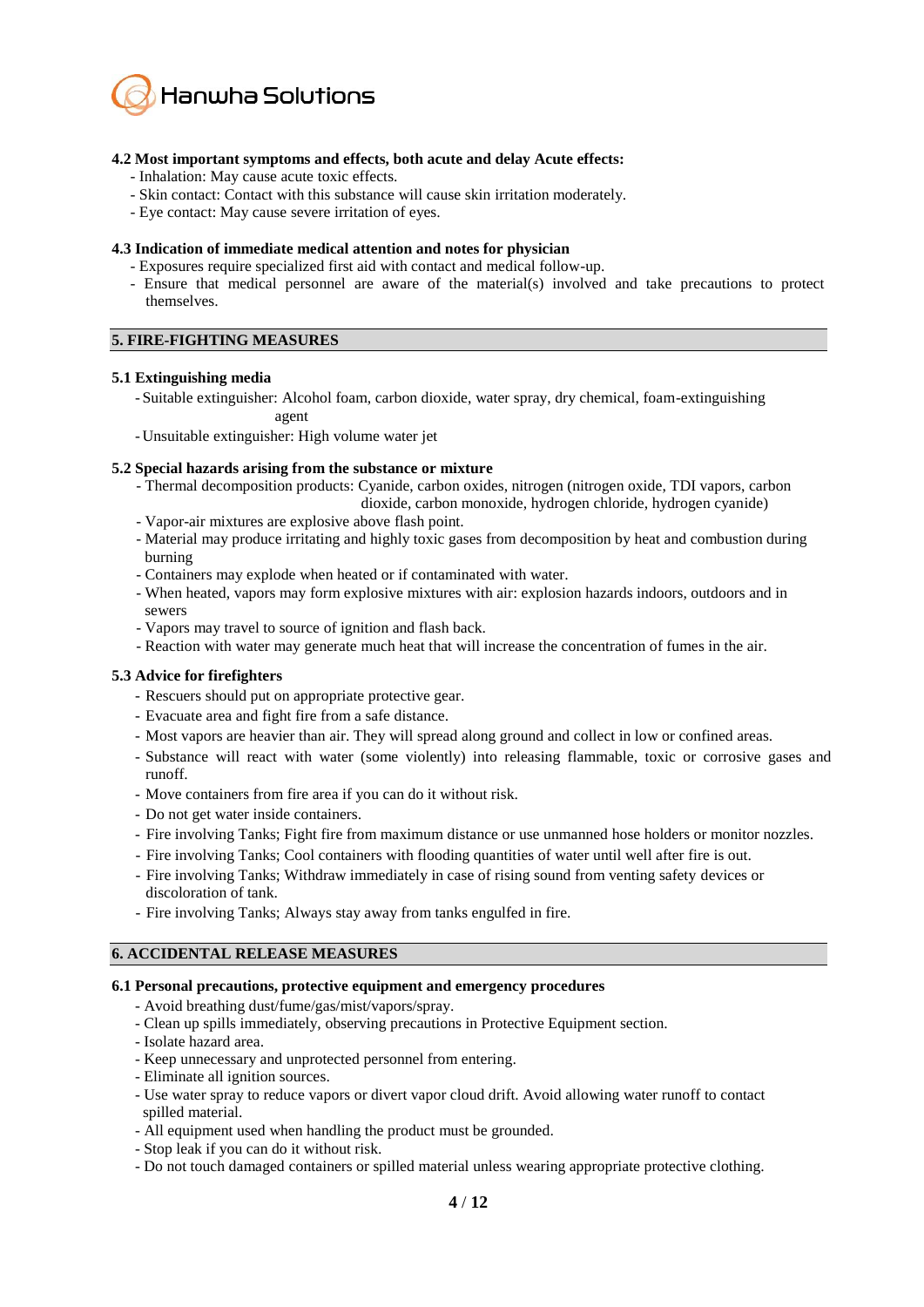

- A vapor suppressing foam may be used to reduce vapors.
- Do not get water inside containers.
- Please note that there are materials and conditions to avoid.

# **6.2 Environmental precautions**

- Runoff from fire control may be corrosive and/or toxic and cause pollution.
- Prevent entry into water ways, sewers, basements or confined areas.

#### **6.3 The methods of purification and removal**

- Absorb spills with inert material (e.g., dry sand or earth), then place in a chemical waste container.
- Reduce dust and prevent scattering by moistening with water.
- Absorb the liquid and scrub the area with detergent and water.
- Cover with Dry earth, DRY sand or other non-combustible material and put on the plastic sheet to minimize spreading or contact with rain.
- Use clean non-sparking tools to collect material and place it into loosely covered plastic containers for later disposal.
- Dissolve in water and collect for proper disposal.
- TDI neutralizer

 Powder, aqueous ammonia, alcoholic solution and calcium hydroxide are suitable as neutralizing agent when the leak.

|    | Powder                 |                   |
|----|------------------------|-------------------|
|    | Sawdust                | 23.0 WT%          |
|    | Clay                   | 38.5 WT%          |
|    | Ethanol                | 19.2 WT%          |
|    | Triethanol amine       | 3.8 WT%           |
|    | Ammonia concentrations | 3.8 WT%           |
|    | Water                  | 11.7 WT%          |
| 2) | Aqueous ammonia        |                   |
|    | Ammonia concentrations | 3 - 8 WT%         |
|    | Liquid detergent       | $0.2 - 0.5 W T$ % |
|    | Water                  | 90-95 WT%         |
| 3) | Alcoholic solution     |                   |
|    | Alcohol                | 50 WT%            |
|    | Ammonia concentrations | 5 WT%             |
|    | Water                  | 45 WT%            |
| 4) | Calcium hydroxide      |                   |

\*Caution) 1. Alcohol solution must be careful when you use it to fire flammable.

- 2. Neutralizer amount is equal or more to the amount of spilled TDI.
- 3. If the neutralizer is not urgently prepared, use the wet sand in a simple way.

# **7. HANDLING AND STORAGE**

#### **7.1 Precautions for safe handling**

- Do not handle until all safety precautions have been read and understood.
- Avoid breathing dust/fume/gas/mist/vapors/spray.
- Wash your hands thoroughly after handling.
- Use only outdoors or in a well-ventilated area.
- Contaminated work clothing should not be allowed out of the workplace.
- Follow all MSDS/label precautions even after container is emptied because they may retain product residues.
- Use carefully in handling/storage.
- Loosen closure cautiously before opening.
- Avoid prolonged or repeated contact with skin.
- All equipment used when handling the product must be grounded.
- You need measurement of air concentration and ventilation in low, closed and confined areas due to lack of oxygen.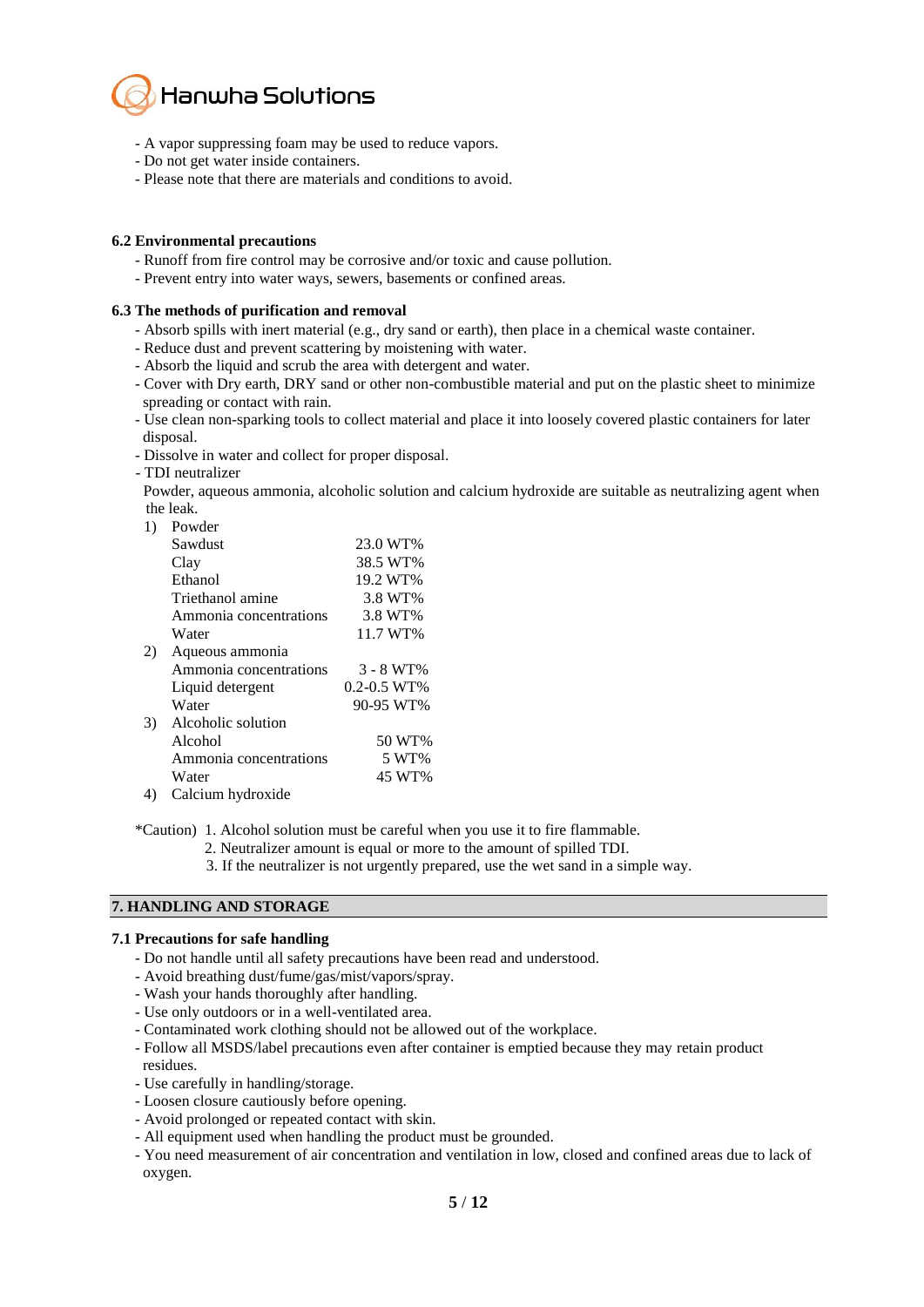

- Avoid contact with water.

# **7.2 Conditions for safe storage, including any incompatibilities**

- Store in a cool, well-ventilated place. Keep container tightly closed.
- Empty drums should be completely drained, properly bunged, and promptly returned to a drum
- reconditioner, or properly disposed of.
- Store in a nitrogen filled container when stored again.
- Protect against moisture.
- Custody temperature 20 ~ 30  $\degree$  are proper and it is made to freeze from below 25  $\degree$  and DIMER creates is paid attention from high temperature

# **8. EXPOSURE CONTROLS / PERSONAL PROTECTION**

# **8.1 Control parameters**

# **Occupational Exposure limits**

# **ο EU regulation:**

- Austria: TWA[TMW]=0.005ppm(0.035mg/m<sup>3</sup>), STEL[KZW](4x15min)=0.02ppm(0.14mg/m<sup>3</sup>)
- Belgium: TWA=0.005ppm(0.037mg/m<sup>3</sup>), STEL=0.02ppm(0.14mg/m<sup>3</sup>)
- Czech Republic: TWA=0.05mg/m<sup>3</sup>

# **ο U.S regulation:**

- NIOSH: Not available
- OSHA: TWA=0.005 ppm(0.04mg/m<sup>3</sup>), STEL=0.02ppm(0.15 mg/m<sup>3</sup>), Ceiling=0.02ppm(0.14mg/m<sup>3</sup>)
- **ο ACGIH:** TWA=0.005 ppm, STEL=0.02ppm
- **ο Biological exposure index:** 5 ㎍/g

# **ο Others:**

- Argentina: TWA[CMP]=0.005ppm, STEL[CMP-CPT]=0.02ppm
- Bahrain: TWA=0.005ppm(0.035mg/m<sup>3</sup>), STEL=0.02ppm(0.14mg/m<sup>3</sup>)
- Chile: TWA LPP=0.004ppm(0.03mg/m<sup>3</sup>), STEL LPT=0.02ppm(0.14mg/m<sup>3</sup>)

# **ο DNELs, PNECs:**

| <b>Exposure</b>                              |                                                                                    | <b>DNELs, DMELs PNECs</b>                |                                    |                                          |                                   |                                          |                                    |                                          |                                   |                                          |                                    |                                          |
|----------------------------------------------|------------------------------------------------------------------------------------|------------------------------------------|------------------------------------|------------------------------------------|-----------------------------------|------------------------------------------|------------------------------------|------------------------------------------|-----------------------------------|------------------------------------------|------------------------------------|------------------------------------------|
| route of<br>relevance                        | <b>Industrial</b>                                                                  |                                          |                                    | <b>Professional</b>                      |                                   |                                          |                                    | Consumer                                 |                                   |                                          |                                    |                                          |
|                                              | Long<br>term,<br>Local<br>effects                                                  | Long<br>term,<br>system<br>ic<br>effects | Short<br>term,<br>local<br>effects | Short<br>term,<br>system<br>ic<br>effect | Long<br>term,<br>Local<br>effects | Long<br>term,<br>system<br>ic<br>effects | Short<br>term,<br>local<br>effects | Short<br>term,<br>system<br>ic<br>effect | Long<br>term,<br>Local<br>effects | Long<br>term,<br>system<br>ic<br>effects | Short<br>term,<br>local<br>effects | Short<br>term,<br>system<br>ic<br>effect |
| Human: oral<br>(mg/kg)<br>bw/day)            |                                                                                    |                                          |                                    |                                          |                                   |                                          |                                    |                                          |                                   |                                          |                                    |                                          |
| Human:<br>inhalation<br>(mg/m <sup>3</sup> ) | 35                                                                                 | 35                                       | 140                                | 140                                      |                                   |                                          |                                    |                                          |                                   |                                          |                                    |                                          |
| Human:<br>dermal<br>(mg/kg)<br>bw/day)       |                                                                                    |                                          |                                    |                                          |                                   |                                          |                                    |                                          |                                   |                                          |                                    |                                          |
| Environment<br>: water                       | 12.5 ug/L (Freshwater), 1.25 ug/L (Marine water), 125 ug/L (Intermittent releases) |                                          |                                    |                                          |                                   |                                          |                                    |                                          |                                   |                                          |                                    |                                          |
| Environment<br>: air                         | $\overline{\phantom{a}}$                                                           |                                          |                                    |                                          |                                   |                                          |                                    |                                          |                                   |                                          |                                    |                                          |
| Environment<br>: soil                        | 1 mg/kg soil dw                                                                    |                                          |                                    |                                          |                                   |                                          |                                    |                                          |                                   |                                          |                                    |                                          |
| Environment<br>: sediment                    | ٠                                                                                  |                                          |                                    |                                          |                                   |                                          |                                    |                                          |                                   |                                          |                                    |                                          |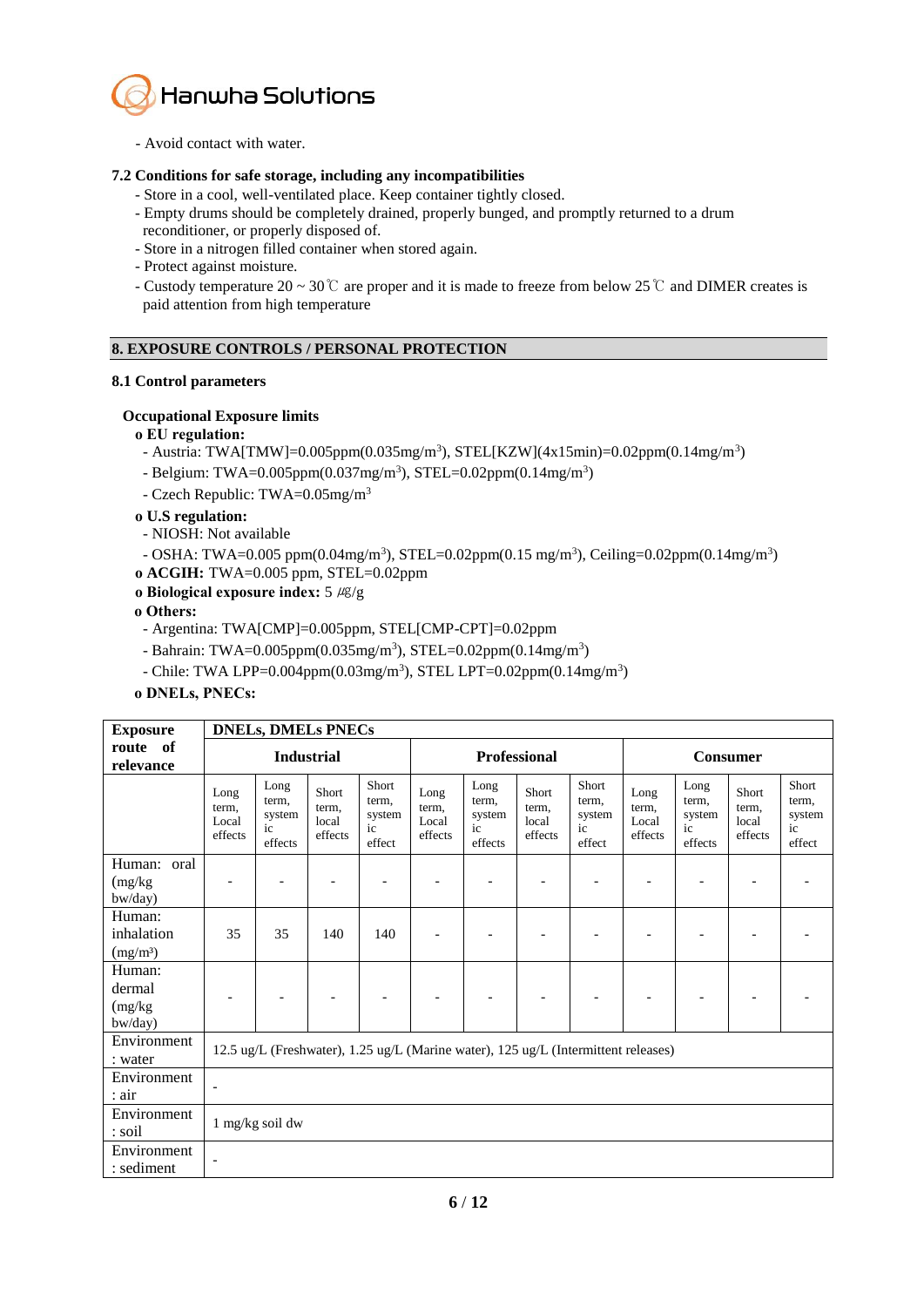

| Environment<br>. STP       | mg/L |
|----------------------------|------|
| Environment<br>: Predators | -    |

#### **8.2 Exposure controls**

#### **Appropriate engineering controls:**

- Use process enclosures, local exhaust ventilation, or other engineering controls to control airborne levels below recommended exposure limits.
- If user operations generate dust, fume, or mist, use ventilation to keep exposure to airborne contaminants below the recommended exposure limit.
- Facilities for storing or utilizing this material should be equipped with an eyewash facility and a safety shower.

# **Individual protection measures, such as personal protective equipment:**

# **Respiratory protection:**

- Follow the European Standard EN149. Use a European Standard EN 149 approved respirator if exposure limits are exceeded or if irritation or other symptoms are experienced.

#### **Eye protection:**

- Wear the protective glasses or breathable safety goggles to protect from vaporous state organic material causing eye irritation or other disorder.
- An eye wash unit and safety shower station should be available nearby work place.

# **Hand protection:**

- Wear appropriate protective gloves by considering physical and chemical properties of chemicals.

# **Body protection:**

- Wear appropriate resistant protective clothing by considering physical and chemical properties of chemicals.

# **9. PHYSICAL AND CHEMICAL PROPERTIES**

# **9.1 Information on basic physical and chemical properties**

| <b>Appearance</b>                                    |                              |
|------------------------------------------------------|------------------------------|
| <b>Description:</b>                                  | Liquid                       |
| Color:                                               | colorless to yellowish       |
| Odor:                                                | characteristic, pungent      |
| Odor threshold:                                      | $0.049 - 2.14$ ppm           |
| pH:                                                  | Not applicable               |
| <b>Melting point/freezing point:</b>                 | $21 - 23.5$ °C               |
| Initial boiling point and boiling range:             | $251^{\circ}$ C              |
| <b>Flash point:</b>                                  | $127^{\circ}$ C              |
| <b>Evaporation rate:</b>                             | Not available                |
| Flammability (solid, gas):                           | Not available                |
| <b>Upper/lower flammability or explosive limits:</b> | UEL 9.5% / LEL 0.5%          |
| Vapor pressure:                                      | $0.03$ mmHg $(25^{\circ}C)$  |
| Vapor density:                                       | $6 (Air=1)$                  |
| <b>Relative density:</b>                             | $1.22(25^{\circ}C)$          |
| Solubility(ies):                                     | Insoluble                    |
| <b>Partition coefficient: n-octanol/water:</b>       | $Log Kow = 0.21$ (estimated) |
| <b>Auto-ignition temperature:</b>                    | $>600^{\circ}$ C             |
| <b>Decomposition temperature:</b>                    | Not available                |
| Viscosity:                                           | 3.1cP $(25 °C)$              |
| <b>Explosive properties:</b>                         | Not available                |
| <b>Oxidizing properties:</b>                         | Not available                |
| Molecular weight:                                    | $174.2$ g/mol                |
|                                                      |                              |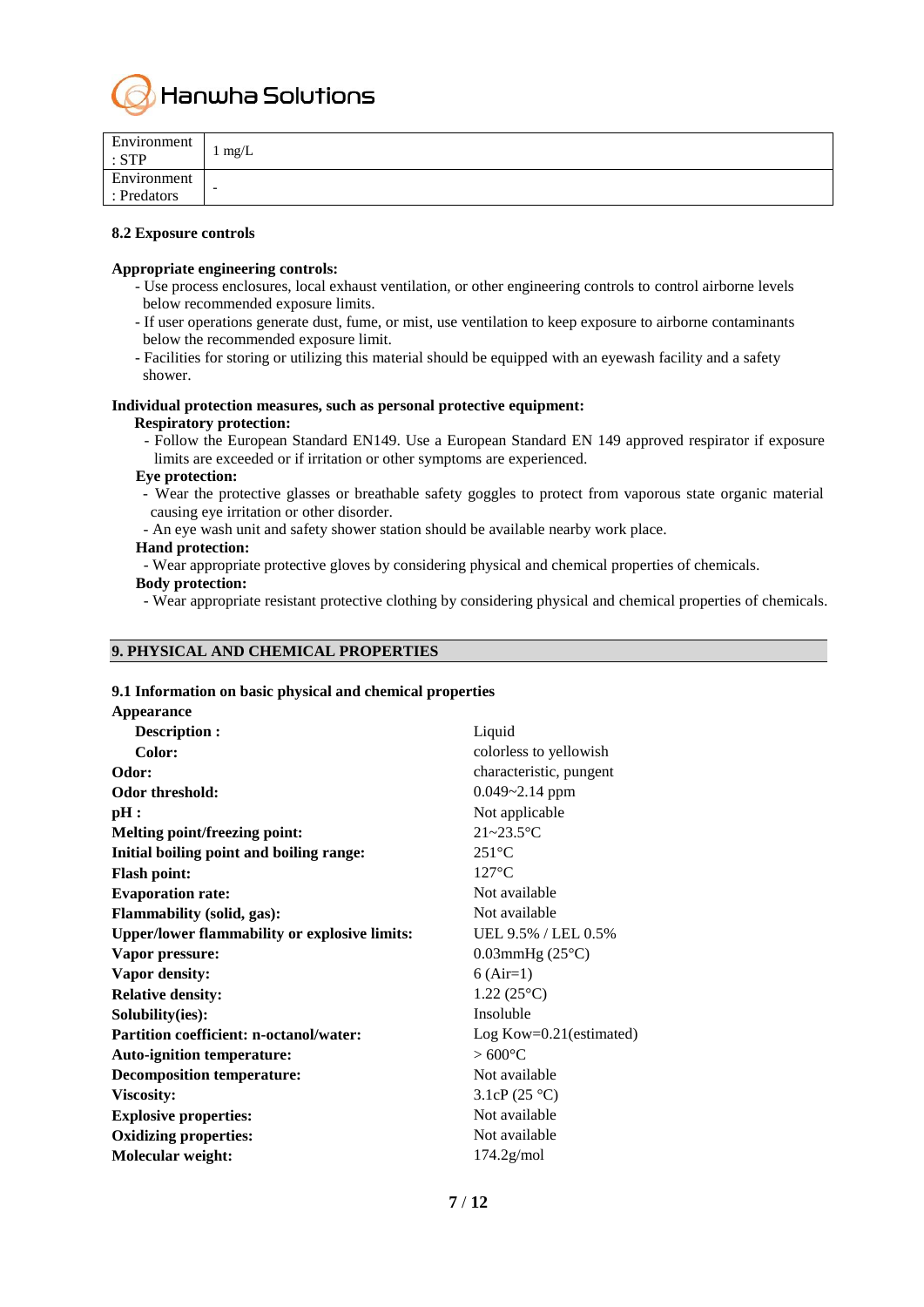Hanwha Solutions

# **10. STABILITY AND REACTIVITY**

#### **10.1 Reactivity/Chemical stability/Possibility of hazardous reactions**

- Stable(Non-hazardous polymerization occurs slowly above 40 ℃)
- Reacts exothermically with water yielding carbon dioxide and an organic base.
- May darken on exposure to sunlight
- Toxic gas that may accumulate in a closed space
- May decompose at high temperatures into forming toxic gases.
- Containers may explode when heated or if contaminated with water.
- When heated, vapors may form explosive mixtures with air: explosion hazards indoors, outdoors and in sewers
- Some of these materials may burn, but none ignite readily.
- Some may produce flammable hydrogen gas upon contact with metals.
- CORROSIVE and/or TOXIC; inhalation, ingestion or contact (skin, eyes) with vapors, dusts or substance may cause severe injury, burns or death.
- Contact with molten substance may cause severe burns to skin and eyes.

#### **10.2 Conditions to avoid**

- Keep away from heat/sparks/open flames/hot surfaces.
- Containers may be exploded and ruptured when heated.
- People should avoid inhalation and to avoid the contact with water.

#### **10.3 Incompatible materials**

- Acid, acyl chloride, alcohol, aluminum, amines, ammonia, aniline, strong bases, copper and copper alloys, activated hydrogen, metal, strong oxidizing agents, plastics, rubber, coating, polyurethane, surface active agents, zinc alloy

#### **10.4 Hazardous decomposition products:**

- Thermal decomposition products: Cyanide, carbon oxides, nitrogen (nitrogen oxide, TDI vapors, carbon dioxide, carbon monoxide, hydrogen chloride, hydrogen cyanide)

# **11. TOXICOLOGICAL INFORMATION**

| 11.1 Information on toxicological effects |                                                                                                                                                                                                                                                                                                                               |  |  |  |
|-------------------------------------------|-------------------------------------------------------------------------------------------------------------------------------------------------------------------------------------------------------------------------------------------------------------------------------------------------------------------------------|--|--|--|
| (a) Acute toxicity                        |                                                                                                                                                                                                                                                                                                                               |  |  |  |
|                                           | Not classified                                                                                                                                                                                                                                                                                                                |  |  |  |
| Oral                                      | Rat(female) $LD_{50} = 4,130$ mg/kg bw (read-across, CAS No. 26471-62-5)<br>(OECD TG 401)                                                                                                                                                                                                                                     |  |  |  |
|                                           | Not classified                                                                                                                                                                                                                                                                                                                |  |  |  |
| Dermal                                    | Rabbit, $LD_{50} > 9,400$ mg/kg bw (read-across, CAS No. 26471-62-5) (OECD<br>TG 402)                                                                                                                                                                                                                                         |  |  |  |
|                                           | Category 1                                                                                                                                                                                                                                                                                                                    |  |  |  |
| Inhalation                                | Rat, LC <sub>50</sub> (4h) = 0.234 mg/L (read-across, CAS No. 26471-62-5) (OECD TG<br>403)                                                                                                                                                                                                                                    |  |  |  |
|                                           | Category 2                                                                                                                                                                                                                                                                                                                    |  |  |  |
| (b) Skin Corrosion/ Irritation            | In a primary dermal irritation study with six albino female rabbits, slight to<br>severe erythema and very slight to moderate oedema were observed at 24<br>hours. Skin effects were reversible within 3 weeks. The primary dermal<br>irritation index (based on scores obtained at 24 and 72 hours) was 3.6 on 0-8<br>scale. |  |  |  |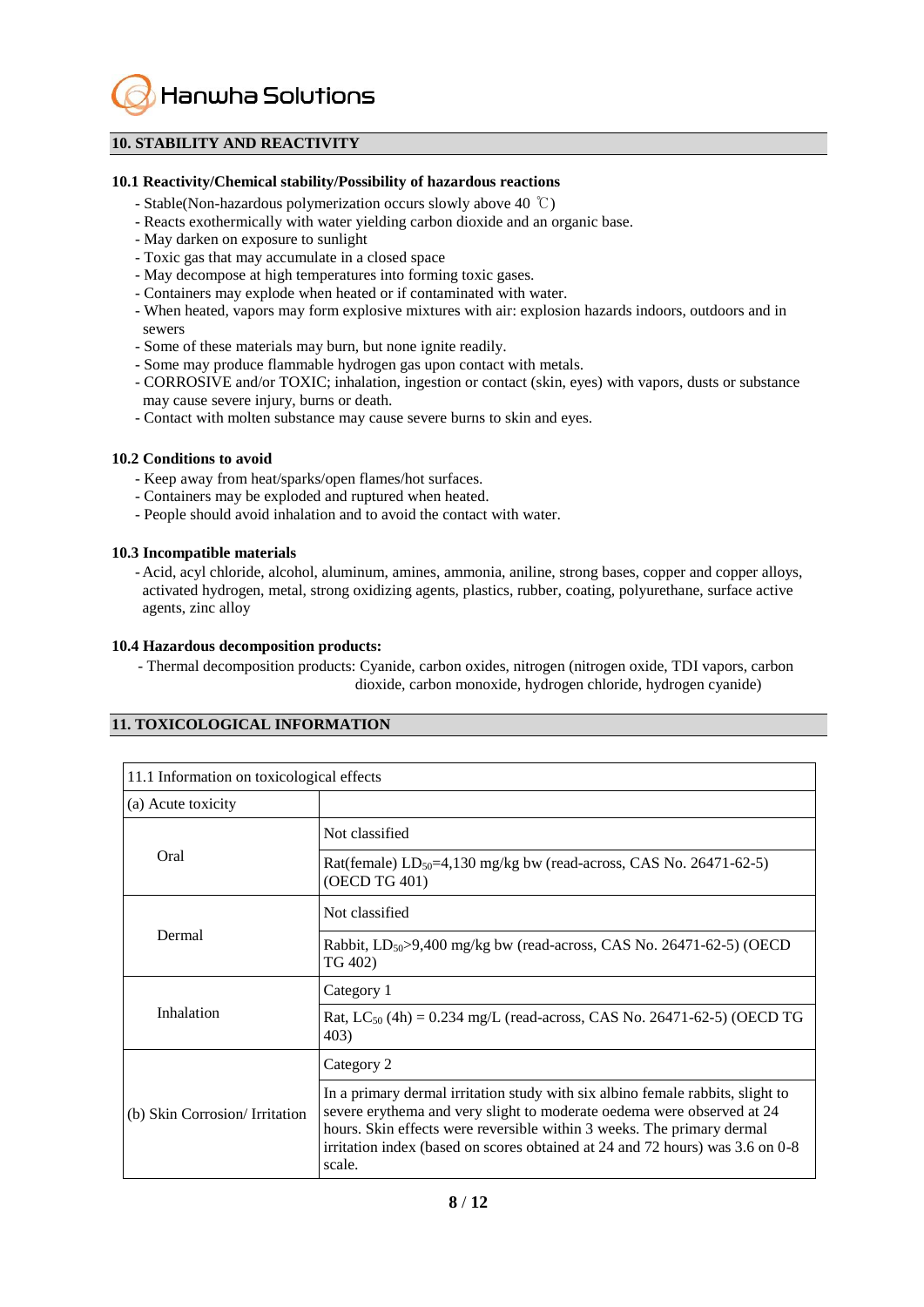

|                                                         | Category 2A                                                                                                                                                                                                                                                                                                                                                                                                                                                                                                                                                                                                                                                                                                                                                                                                                                                                                                                                                                                                                                                                                                                                                                                                                                                                 |  |  |  |  |
|---------------------------------------------------------|-----------------------------------------------------------------------------------------------------------------------------------------------------------------------------------------------------------------------------------------------------------------------------------------------------------------------------------------------------------------------------------------------------------------------------------------------------------------------------------------------------------------------------------------------------------------------------------------------------------------------------------------------------------------------------------------------------------------------------------------------------------------------------------------------------------------------------------------------------------------------------------------------------------------------------------------------------------------------------------------------------------------------------------------------------------------------------------------------------------------------------------------------------------------------------------------------------------------------------------------------------------------------------|--|--|--|--|
| (c) Serious Eye Damage/<br>Irritation                   | In an eye irritation study with albino rabbits (Wazeter, 1964), TDI induced<br>moderate to severe corneal opacity continued to exhibit diffuse opaque areas<br>30 days after instillation. Circumcorneal injection of the iris was observed in<br>all groups treated, but cleared in all group by the eighth day. And all three<br>groups showed severe irritation of the conjunctivae, which continue for 18<br>days. (cornea score= $0.66/4$ , iris score= $0.33/2$ , conjunctivae score= $3/3$ ,<br>chemosis scroe=4/4)(read-across, CAS No. 26471-62-5)                                                                                                                                                                                                                                                                                                                                                                                                                                                                                                                                                                                                                                                                                                                 |  |  |  |  |
|                                                         | Category 1                                                                                                                                                                                                                                                                                                                                                                                                                                                                                                                                                                                                                                                                                                                                                                                                                                                                                                                                                                                                                                                                                                                                                                                                                                                                  |  |  |  |  |
| (d) Respiratory sensitization                           | In respiratory sensitization study with guinea pigs(female), results show that<br>detection of antibodies and elicitation of pulmonary hypersensitivity response<br>is dependent upon physicochemical properties of hapten-protein conjugate.<br>(read-across, CAS No. 26471-62-5)                                                                                                                                                                                                                                                                                                                                                                                                                                                                                                                                                                                                                                                                                                                                                                                                                                                                                                                                                                                          |  |  |  |  |
|                                                         | Category 1                                                                                                                                                                                                                                                                                                                                                                                                                                                                                                                                                                                                                                                                                                                                                                                                                                                                                                                                                                                                                                                                                                                                                                                                                                                                  |  |  |  |  |
| (e) Skin Sensitization                                  | According to the respiratory sensitation assay with guinea pig, the test<br>substance was shown to be a potential respiratory sensitiser. (read-across,<br>CAS No. 26471-62-5)                                                                                                                                                                                                                                                                                                                                                                                                                                                                                                                                                                                                                                                                                                                                                                                                                                                                                                                                                                                                                                                                                              |  |  |  |  |
|                                                         | Category 2                                                                                                                                                                                                                                                                                                                                                                                                                                                                                                                                                                                                                                                                                                                                                                                                                                                                                                                                                                                                                                                                                                                                                                                                                                                                  |  |  |  |  |
| (f) Carcinogenicity                                     | - ACGIH: A4 (Not Classifiable as a Human Carcinogen)<br>- EU CLP 1272/2008: 2 (Suspected of causing cancer)                                                                                                                                                                                                                                                                                                                                                                                                                                                                                                                                                                                                                                                                                                                                                                                                                                                                                                                                                                                                                                                                                                                                                                 |  |  |  |  |
|                                                         | Not classified                                                                                                                                                                                                                                                                                                                                                                                                                                                                                                                                                                                                                                                                                                                                                                                                                                                                                                                                                                                                                                                                                                                                                                                                                                                              |  |  |  |  |
| (g) Mutagenicity                                        | In vitro: Bacterial Reverse Mutation Assay: with/without metabolic<br>activation: Positive (OECD TG 471)<br>In vitro: Mammalian Chromosome Aberration Test: with/without metabolic<br>activation: Negative (OECD TG 473, GLP)<br>In vivo: Mammalian Erythrocyte Micronucleus Test: Negative (read-across,<br>CAS No. 26471-62-5) (OECD TG 474, GLP)<br>In vivo: Unscheduled DNA synthesis: Negative (read-across, CAS No.<br>26471-62-5) (GLP)                                                                                                                                                                                                                                                                                                                                                                                                                                                                                                                                                                                                                                                                                                                                                                                                                              |  |  |  |  |
|                                                         | Not classified                                                                                                                                                                                                                                                                                                                                                                                                                                                                                                                                                                                                                                                                                                                                                                                                                                                                                                                                                                                                                                                                                                                                                                                                                                                              |  |  |  |  |
| (h) Reproductive toxicity                               | - Clinical signs of toxicity (nasal discharge in males and red-tinged fur in<br>females) were observed in the high-exposure F0 group. And histopathology<br>revealed a significant increase in the incidence of rhinitis in the nasal<br>turbinate of F0 animals (both sexes). Hyperplasia and dysplasia of the<br>respiratory epithelium of F0 males and hyperplasia was significantly<br>increased in F0 females. In the high-exposure group (males), there was a<br>significant increase in the incidence of submucosal lymphoid infiltrates in<br>both the larynx and the trachea as well as a significant increase in the<br>incidence of intracellular eosinophilic droplets. (NOAEC(P)=0.08 ppm,<br>NOAEC(F1)=0.3 ppm, NOAEC(F2)=0.02 ppm) (read-across, CAS No.<br>26471-62-5) (OECD TG 416, GLP)<br>- According to Prenatal Developmental Toxicity Study with rat, significant<br>body weight reduction, significant body weight gain reduction and<br>significantly reduced food consumption. No effect level for maternal and<br>developmental<br>toxicity<br>is<br>0.1<br>ppm.<br>(NOAEC(maternal<br>toxicity,<br>$\text{teratogenicity}$ =0.1<br>ppm, LOAEC(maternal<br>toxicity, fetotoxicity)=0.5<br>ppm)(read-across, CAS No. 26471-62-5)(OECD TG 414, GLP) |  |  |  |  |
|                                                         | Category 3 (respiratory tract irritation)                                                                                                                                                                                                                                                                                                                                                                                                                                                                                                                                                                                                                                                                                                                                                                                                                                                                                                                                                                                                                                                                                                                                                                                                                                   |  |  |  |  |
| (i) Specific target organ<br>toxicity (single exposure) | - Acorrding to measurement of respiratory rate using mouse, Effect on<br>respiratory rate was concentration and time dependent. (RD50(decrease of<br>respiratory rate)= $0.199$ ppm / 4hr)                                                                                                                                                                                                                                                                                                                                                                                                                                                                                                                                                                                                                                                                                                                                                                                                                                                                                                                                                                                                                                                                                  |  |  |  |  |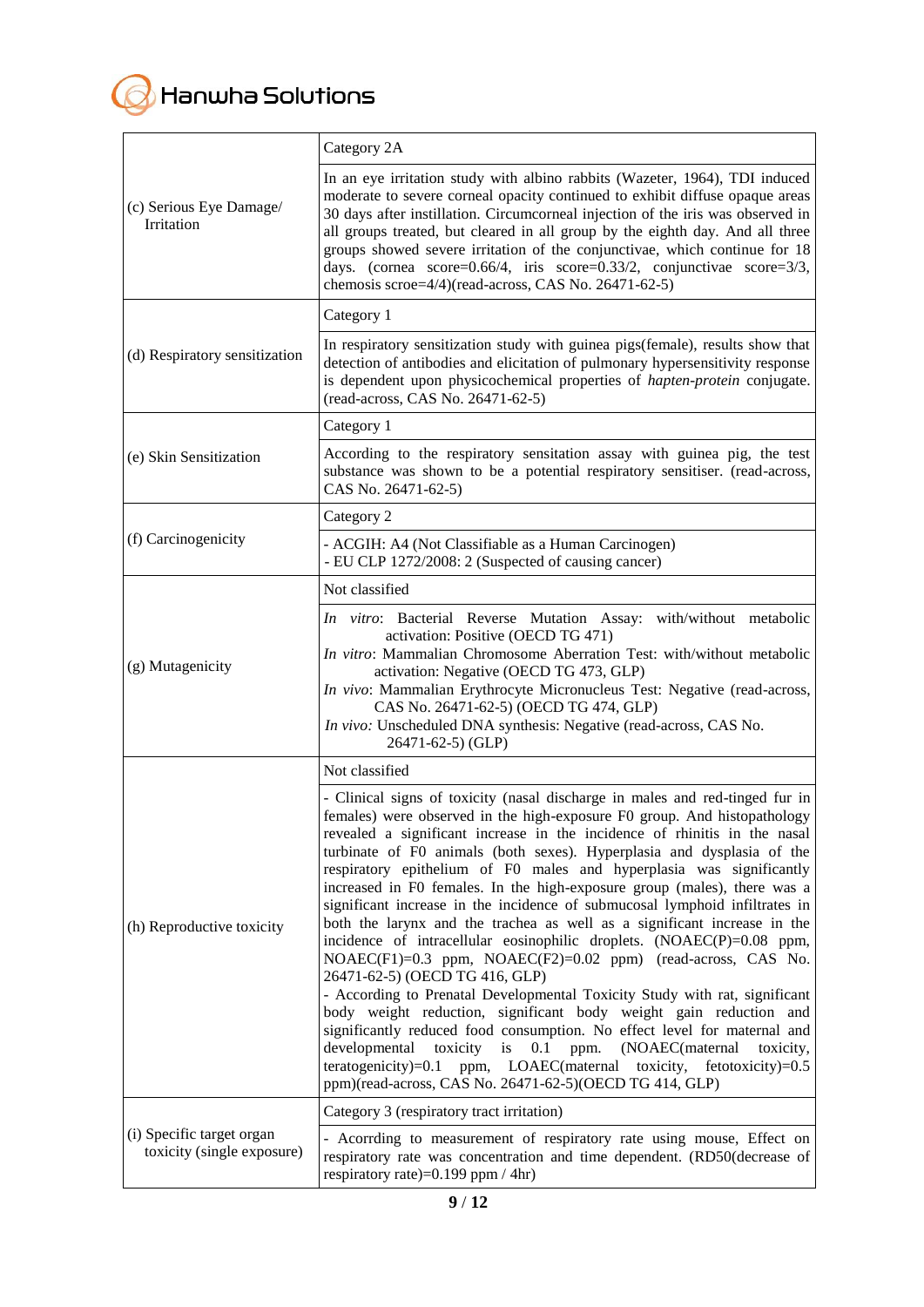|                                                         | - Lesions occurring in the resp tract of mice after exposure to 10 sensory<br>irritants, at a concn which elicited a resp rate decr of 50%, were compared<br>with respect to type and severity. The RD50 of 2,4-toluene disocyanate was<br>0.4 ppm. All irritants produced lesions in the nasal cavity with a distinct<br>anterior-posterior severity gradient.                                                                                                                                                                                                                                                                                                                                                                                                                                                                                                         |
|---------------------------------------------------------|-------------------------------------------------------------------------------------------------------------------------------------------------------------------------------------------------------------------------------------------------------------------------------------------------------------------------------------------------------------------------------------------------------------------------------------------------------------------------------------------------------------------------------------------------------------------------------------------------------------------------------------------------------------------------------------------------------------------------------------------------------------------------------------------------------------------------------------------------------------------------|
|                                                         | Not classified                                                                                                                                                                                                                                                                                                                                                                                                                                                                                                                                                                                                                                                                                                                                                                                                                                                          |
| (i) Specific target organ<br>toxicity (repeat exposure) | In a combined chronic toxicity and carcinogenicity study with mice, increased<br>clinical signs of swollen abdomens and opaque watery eyes were observed<br>from week 65 onwards. And histopathology revealed marked inflammatory<br>processes in trachea, larynx, bronchi, lungs and predominantly in nasal<br>turbinate (chronic and necrotic rhinitis) of male and female animals.<br>$(NOAEC(male)=0.05$ ppm, $NOAEC(female)<0.05$ ppm, $LOAEC(male)=0.15$<br>ppm, LOAEC(male)=0.05 ppm) (read-across, CAS No. 26471-62-5) (OECD<br>TG 453, GLP) This substance has already been classified for specific health<br>categories (acute inhalation, skin/respiratory sensitization,<br>hazard<br>skin/eye/respiratory irritation, etc.) due to membrane irritation, sensitization,<br>etc., and therefore should not be classified for specific target organ toxicity. |
| (k) Aspiration Hazard                                   | Not available                                                                                                                                                                                                                                                                                                                                                                                                                                                                                                                                                                                                                                                                                                                                                                                                                                                           |

# **12. ECOLOGICAL INFORMATION**

| 12.1 Toxicity                                 |                                                                                                                                                                                                                                                                                                                                                                             |
|-----------------------------------------------|-----------------------------------------------------------------------------------------------------------------------------------------------------------------------------------------------------------------------------------------------------------------------------------------------------------------------------------------------------------------------------|
|                                               | Not classified                                                                                                                                                                                                                                                                                                                                                              |
| Acute toxicity                                | Fish: Oncorhynchus mykiss, LC <sub>50</sub> (96h)=133 mg/L static (read-across, CAS No.<br>26471-62-5) (OECD TG 203)<br>Invertebrate: Daphnia magna, EC <sub>50</sub> (48h)=12.5 mg/L static (read-across, CAS No.<br>26471-62-5) (OECD TG 202)<br>Algae: Skeletonema costatum, EC <sub>50</sub> (96h)=3,230 mg/L static (read-across, CAS No.<br>26471-62-5) (OECD TG 201) |
|                                               | Not classified                                                                                                                                                                                                                                                                                                                                                              |
| Chronic toxicity                              | Invertebrate: <i>Daphnia magna</i> , NOEC(21d)=1.1 mg/L static (read-across, CAS No.<br>26471-62-5) (OECD TG 211, GLP)                                                                                                                                                                                                                                                      |
| 12.2 Persistence and                          | Persistence: Low persistency (log Kow is more than 4 estimated.) (Log Kow=0.21)                                                                                                                                                                                                                                                                                             |
| degradability                                 | Degradability: Half lifecycle $0.5 \sim 1.6$ hr (27°C, pH=6.3, 7)                                                                                                                                                                                                                                                                                                           |
| 12.3 Bio-accumulative<br>potential            | Bioaccumulation: Bioaccumulation is expected to be low according to the<br>BCF <500 (BCF = $136.4$ L/kg wet-wt(estimated))<br>Biodegradation: As not well-biodegraded, it is expected to have high accumulation<br>potential in living organisms (0% biodegradation was observed<br>after 28 days) (read-across, CAS No. 26471-62-5) (OECD TG 302<br>$\mathcal{C}$          |
| 12.4 Mobility in soil                         | High potency of mobility to soil. (Koc = $1,760$ (estimated))                                                                                                                                                                                                                                                                                                               |
| 12.5 Results of PBT<br>and vPvB<br>assessment | The substance is not PBT / vPvB                                                                                                                                                                                                                                                                                                                                             |
| 12.6 Hazardous to the<br>ozone layer          | Not classified                                                                                                                                                                                                                                                                                                                                                              |
| 12.7 Other adverse<br>effects                 | Not available                                                                                                                                                                                                                                                                                                                                                               |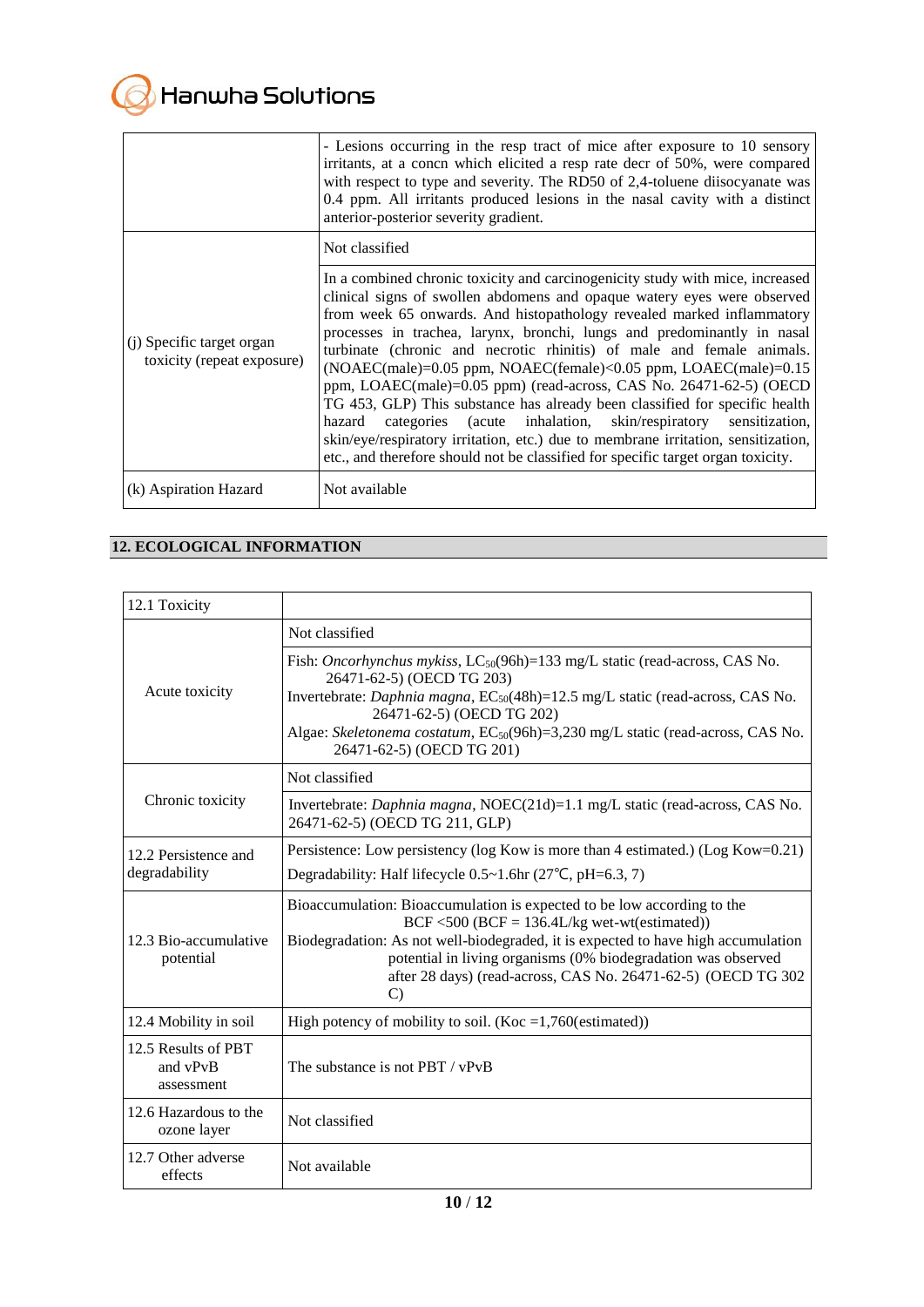Hanwha Solutions

#### **13. DISPOSAL CONSIDERATIONS**

#### **13.1 Waste treatment methods**

Waste disposal according to directive 2008/98/EC, covering waste and dangerous waste.

#### **13.1.1 Product/Packaging disposal:**

- Consider the required attentions in accordance with waste treatment management regulation.

#### **13.1.2 Waste treatment-relevant information:**

Waste must be disposed of in accordance with directive 2008/98/EC.

#### **13.1.3 Sewage disposal-relevant information:**

Release to the environment or sewage system is prohibited. Must be treated as hazardous waste.

#### **13.1.4 Other disposal recommendations:** Not available

#### **14. TRANSPORT INFORMATION**

**14.1 UN No.:** 2078

#### **14.2 UN Proper shipping name:** TOLUENE DIISOCYANATE

#### **14.3 Transport Hazard class**

ADR: 6.1 IMDG: 6.1 ICAO/IATA: 6.1 RID: 6.1

#### **14.4 Packing group:** II

# **14.5 Environmental hazards:** Not applicable

#### **14.6 Special precautions for user in case of fire:** F-A **in case of leakage:** S-A

# **15. REGULATORY INFORMATION**

**15.1 Safety, health and environmental regulation/legislation specific for mixture EU Regulatory Information EU classification EU 1272/2008(CLP) Classification:** Carc. 2, Acute Tox. 2 \*, STOT SE 3, Skin Irrit. 2, Eye Irrit. 2, Resp. Sens. 1, Skin Sens. 1, Aquatic Chronic 3  **Risk phrases:** H351, H330, H335, H315, H319, H334, H317, H412  **Safety phrases:** P201, P202, P280, P260, P271, P284, P264, P261, P284, P272, P273, P308+P313, P304+P340, P310, P320, P312, P302+P352, P321, P332+P313, P362+P364, P305+P351+P338, P337+P313, P342+P311, P333+P313, P405, P403+P233, P501 **EU SVHC list**: Not regulated **EU Authorization list**: Not regulated **EU Restriction list**: Not regulated  **Waste Framework Directive 2008/98/EC:** Not regulated

# **Foreign Inventory Status**

- Korea management information: Existing Chemical Substance (KE-10929), Accident precaution chemicals